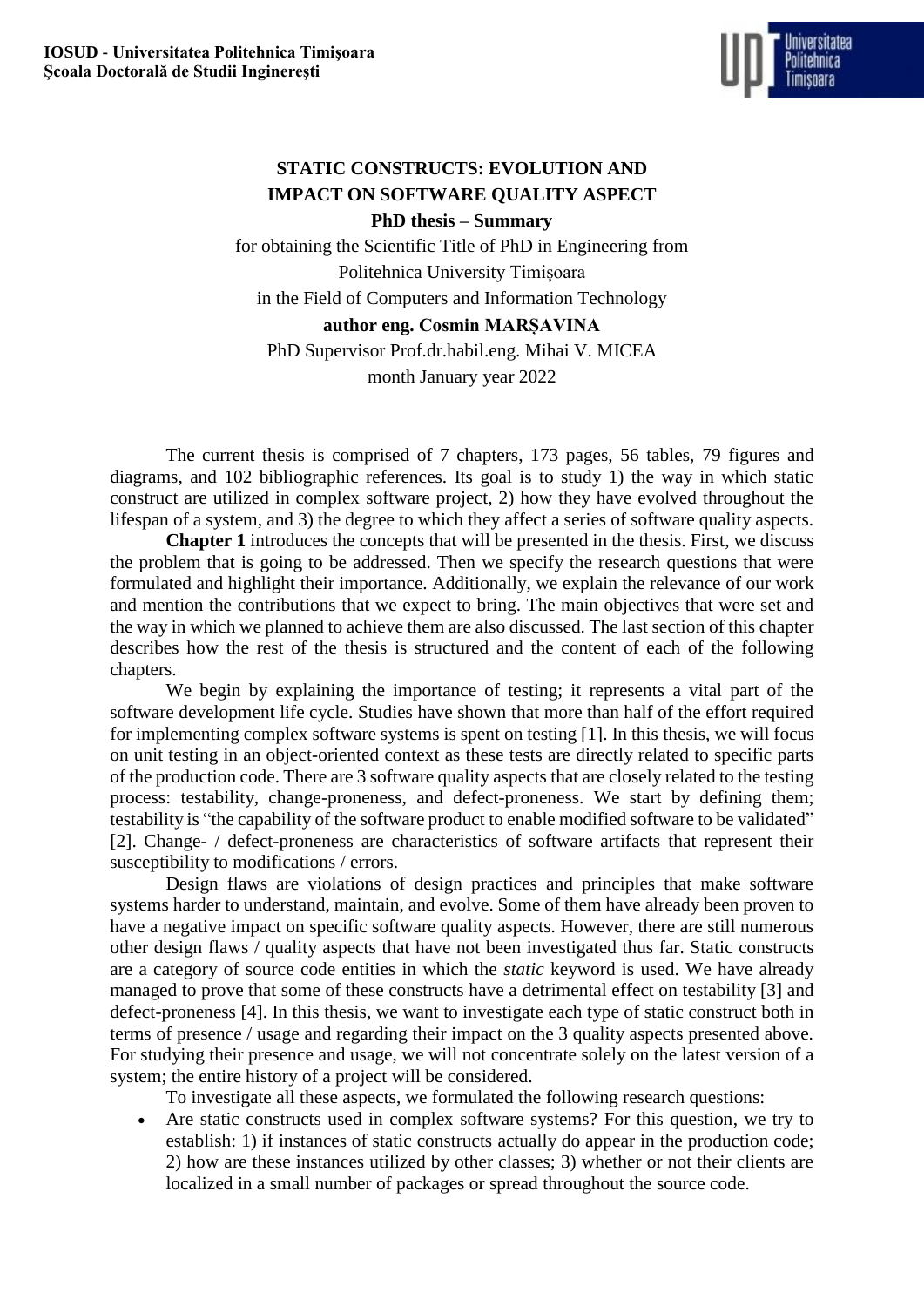- How have static constructs evolved throughout the lifespan of a project? We are keen to observe: 1) if instances of certain types are still being created even though they were proven to be problematic; 2) whether or not the number of client classes increases as a system is growing in size.
- Do static constructs have a negative impact on software quality aspects? We want to study the effect of using static constructs on the software quality aspects of interest, namely: 1) testability, 2) change-proneness, and 3) defect-proneness.

By researching all these aspects and answering the 3 research questions, we expect to bring the following contributions:

- a general methodology for studying different types of design flaws, their evolution, and the impact they have on software quality;
- a model for quantifying class testability based on the quantity and the quality of its corresponding unit tests;
- a process for determining: 1) the fine-grained source code changes that were performed during a commit and 2) if errors were fixed in the respective commit;
- a tool that incorporates all these aspects;
- an empirical study through which we answer the proposed research questions.

In order to bring the contributions enumerated above, we have set a series of objectives that must be achieved. The main objectives would be:

- 1. studying the state of the art for the topics of interest, namely: design flaw detection (with an emphasis on static constructs) and evolution, models for quantifying software quality aspects, and design flaws that have a negative impact on the investigated aspects;
- 2. categorizing the static constructs and defining detection strategies through which we can identify instances of each type. Furthermore, analyzing the presence and usage of these instances both for the latest version of a project and for a number of versions throughout its entire lifespan;
- 3. developing procedures through which the investigated quality aspects (testability, change- and defect-proneness) can be evaluated. Additionally, establishing whether or not the static constructs from each category have an effect on them.

The last section of this chapter explains how the thesis is structured. For the remaining chapters we briefly discuss what each section contains. Furthermore, at the end of each chapter there is a fragment that summarizes all the things discussed in the respective chapter.

**Chapter 2** presents a literature review on the state of the art in design flaw detection and evolution, models for evaluating software quality aspects, and design flaws that affect these aspects. In the first section, we discuss different detection strategies that have been proposed and tools developed towards this end. We focus on metrics-based strategies, such as the ones proposed in [5], because we will employ a similar approach to identify different types of static constructs. Another article of interest is [6], where besides the strategies the authors also mention repair techniques through which the detected design flaws can be removed. In the second part of this section, we present a series of smells that might appear in test classes; they represent deviations from the guidelines proposed to aid developers in creating adequate test suites. Just as for design flaws, different categories of test smells were identified and detection strategies have been proposed (e.g., in [7]). The presence of these problems in the test code has been correlated with the existence of design flaws in the production classes [8]; we will take this aspect into account when evaluating the quality of the testing performed on a particular class.

The second section addresses the way in which certain design flaws have evolved. There are a considerable amount of articles that investigate this aspect (such as [9]), but none of them have analyzed any kind of static construct. We will study the evolution of these constructs in a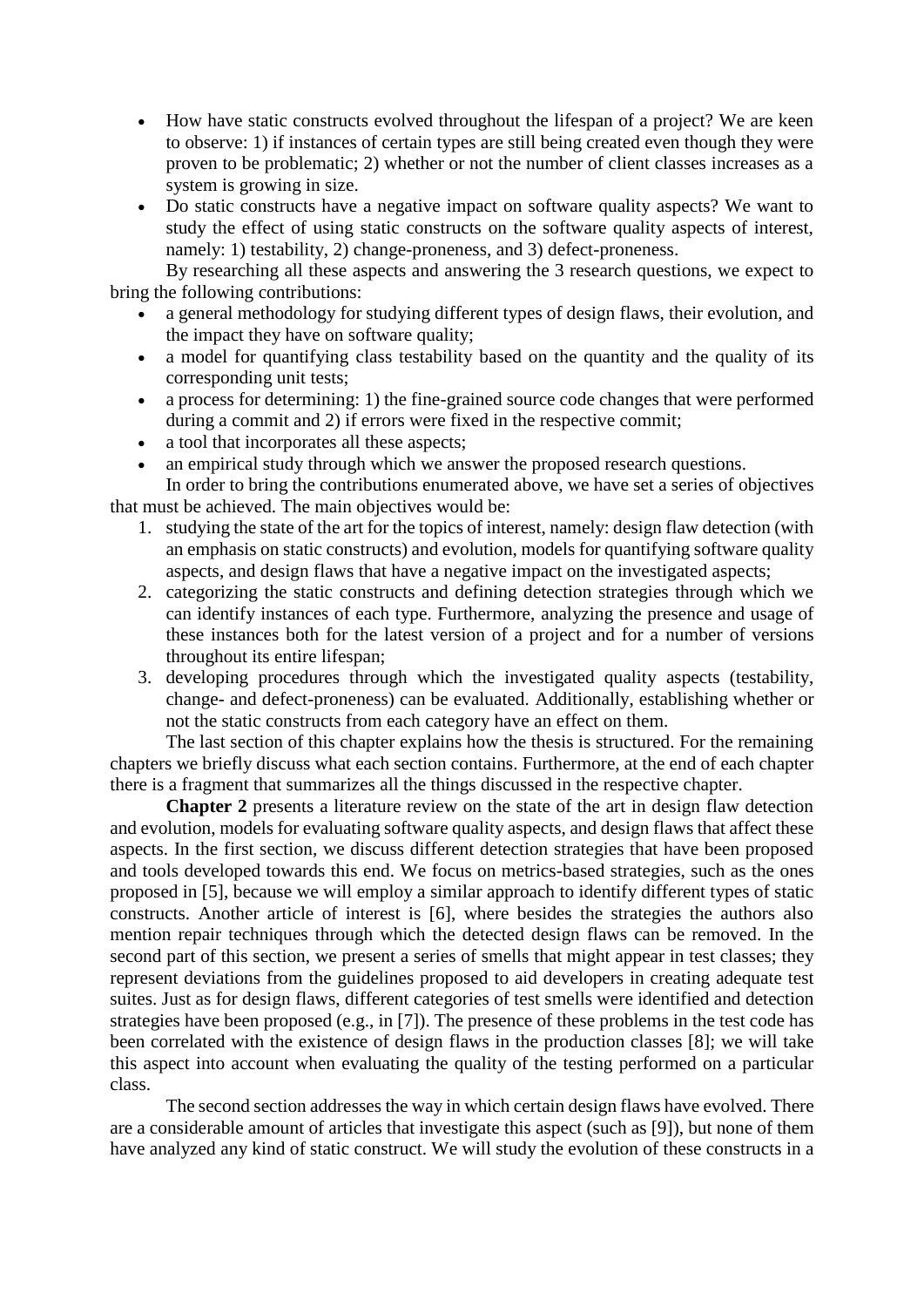similar manner to the one presented in [10], where we researched the co-evolution between production and test code.

In the next section, we discuss the models that have been proposed to evaluate the software quality aspects of interest. The majority of models for testability (e.g., the one described in [11]) start from the design of the classes / the entire system, not from the source code. In an article that compares different models for evaluating this quality aspect it was concluded 1) that there is no superior model and 2) that the model used should be selected based on the particularities of the analysis that is going to be conducted [12]. For change- / defectproneness, most of the publications try to predict whether or not a certain class will be modified / repaired in the near future. There are very few articles that propose models for quantifying these 2 quality aspects based on the history of a system. One such example would be [13], where Java classes are categorized as defective / defect-free using 2 sets of metrics (product / process related).

The impact of certain design flaws on the 3 quality aspects mentioned above is discussed in the last section of the chapter. We could not find any articles that investigate this for different types of static constructs. One of the categories studied in [14] is mutable state (more specifically, static non-final attributes and singletons); the authors concluded that it may have an effect on the testability of software systems. In another paper [15], Hevery proposes a tool that can be used to evaluate this quality aspect; however, that tool does not start from Java source code, but rather from the bytecode.

In **Chapter 3** we explain the approach adopted in order to: 1) categorize and detect static constructs, 2) study their evolution, 3) quantify the 3 quality aspects, and 4) implement the entire data collection process. Considering the variable granularity of the constructs that use the *static* keyword, we decided to perform a multilevel categorization. At class level, we distinguish between 3 types of static constructs: singletons (both stateful and stateless), utility classes, and the rest of the classes that contain smaller instances. For the latter category, the categorization was done based on the types of the instances present, namely: static methods that access / modify the state of the class in which they are declared, static methods that solely operate on parameters, static non-final attributes, constants, and static initialization blocks. For each of the aforementioned categories we proposed detection strategies through which the respective instances can be identified. For example, 3 conditions have to be met in order for a class to be categorized as a singleton:

- 1. there are no public constructors within the class;
- 2. the class has a private static attribute (the "singleton instance") and a public static accessor method that performs lazy instantiation on this attribute and returns it;
- 3. the aforementioned method is the only way in which the respective attribute can be accessed.

This detection strategy corresponds to the general form of Singleton (Lazy Instantiation); the strategy was extended so that it can detect a series of variations of the pattern (the ones discussed in [16]). Furthermore, the singletons were divided into 2 categories, stateful and stateless.

The second section of this chapter presents the process through which the evolution of static constructs is studied. We relied on Git to obtain the data necessary for performing this analysis. For each of the analyzed systems, the commits are sampled with a frequency of 1 commit per month. Then we iterate over the remaining commits and determine the differences between each commit and the corresponding one from the previous month; the following differences are recorded: the total number of instances from each category, the number of client classes for each instance, and the average number of clients for the entire project. Additional data regarding each static construct / all of its clients are also recorded along with other useful information (such as a class being marked as Deprecated).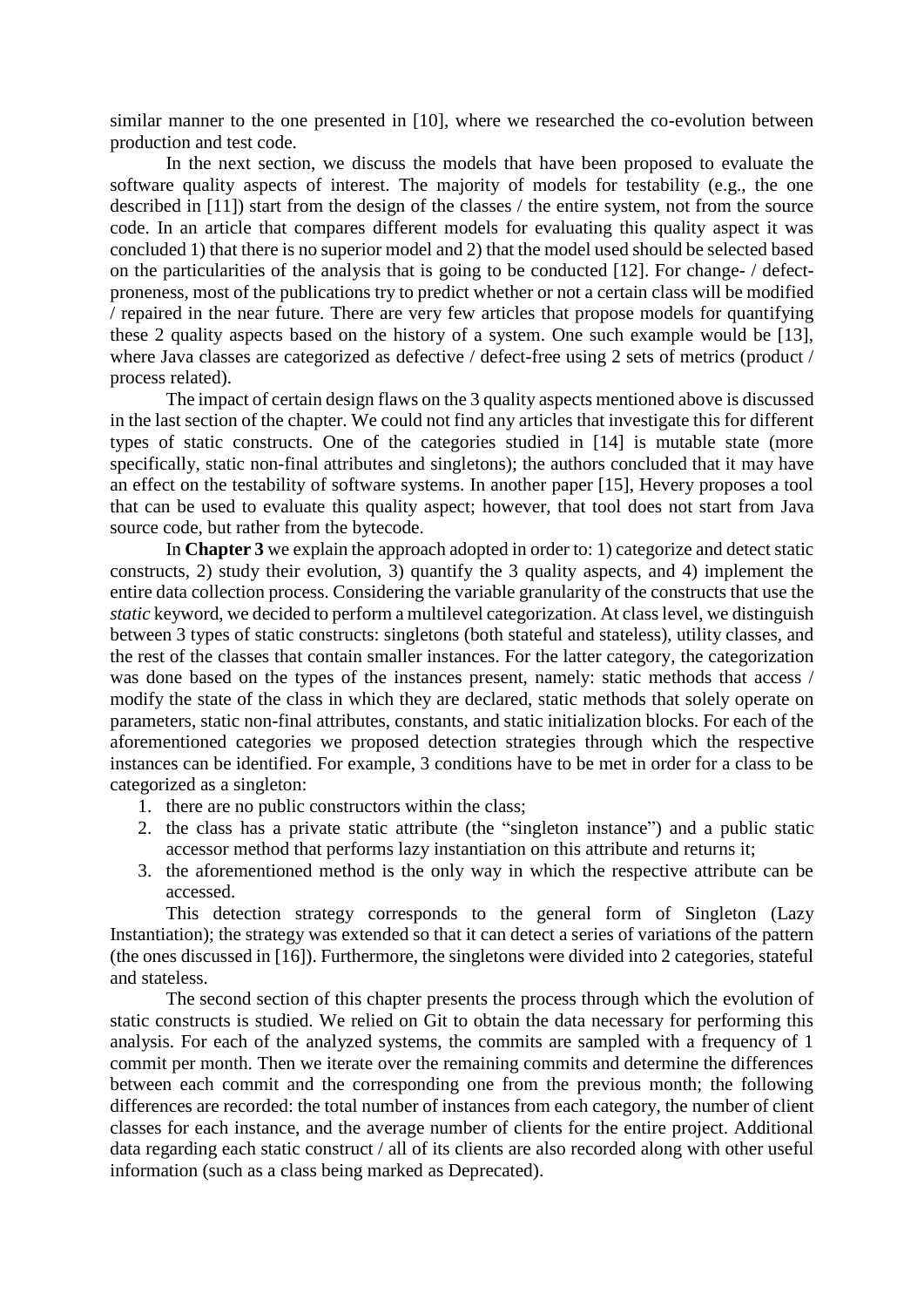The next section describes the model for quantifying class testability. Unlike the models that have been proposed until now, our model evaluates the testability of a production class based on the quantity and the quality of the corresponding unit tests. Therefore, this aspect is estimated both from a quantitative and from a qualitative perspective. The metrics used for measuring quantity are 1) line coverage and 2) the percentage of production methods addressed by unit tests. The coverage data are obtained through *JaCoCo* [17], a tool that can be utilized on any type of project (Maven, Gradle, etc.) and provides a detailed report which also includes a series of class / method complexity measurements. To evaluate the quality of the testing that was performed on a class, we consider certain smells that might appear in the corresponding test class. Test smells are identified using *tsDetect* [18]; this tool was extended so that it can specify which of the 19 detectable smells are present in a particular unit test. Two metrics are calculated once again: 1) the percentage of unit tests in which smells appear and 2) the number of different types of smells that exist in a test class. Based on these 4 metrics we calculate 2 scores (quantitative and qualitative) which are then aggregated to obtain the overall testability score. This score can be used to compare a production class to another (which is similar to it in terms of size and complexity); if the first class has a higher overall score, then this means that the class is easier to test. To determine the 2 scores mentioned before, we utilize a series of intervals corresponding to threshold values (which are explained in detail in the respective section).

To identify the classes that are susceptible to modifications / errors, we use the procedures described in the fourth section of this chapter. The only difference between the two is that in the procedure for defect-proneness we solely consider the commits that were categorized as bug-fixes. For this categorization, we utilize 2 types of information: 1) the one available in the commit message and 2) additional data collected from the Jira issue tracker associated with the project. The proposed procedure is thoroughly explained in the thesis; with it we can determine with high accuracy the commits in which defects were repaired. To evaluate the 2 quality aspects we must be able to establish exactly which modifications were performed during a commit. To this end we extract the fine-grained source code changes made to the source code using *ChangeDistiller* [19]; these include: the entity that was modified (class, method, or attribute), the type of the change (e.g., modifying a conditional statement in a method), and other details related to it (such as severity). The entire commit history of a particular class is analyzed and compared to the histories of similar classes. If that class 1) was changed more frequently or 2) more modifications were performed on it, then it can be considered as having a higher susceptibility to changes. As previously mentioned, errorproneness is evaluated based on the same metrics, but only bug-fix commits are taken into account when these metrics are calculated.

The last section presents the entire data collection process along with the tool that was developed. This tool is called *DFAnalized* and is implemented as an extension to *Patrools* [20], an eclipse plugin that is already capable of calculating some of the required metrics. We designed the tool so that it has a modular structure; several modules can be combined in order for it to perform the desired analysis. One of the modules contains the detection strategies for the design flaws studied (e.g., singleton). Another module is responsible for quantifying the quality aspect that is investigated. If we want to also analyse the evolution of the respective flaw, then we just have to add the corresponding module. The modules are configurable and can be easily extendable; for example, we could study another design flaw by creating a new module with the appropriate detection strategies.

**Chapter 4** explains how the empirical study was conducted. It starts by presenting the main goal of the study together with the hypotheses that were formulated. Afterwards, we describe the independent and dependent variables for each hypothesis along with the procedures through which they can be measured. The criteria based on which we selected the projects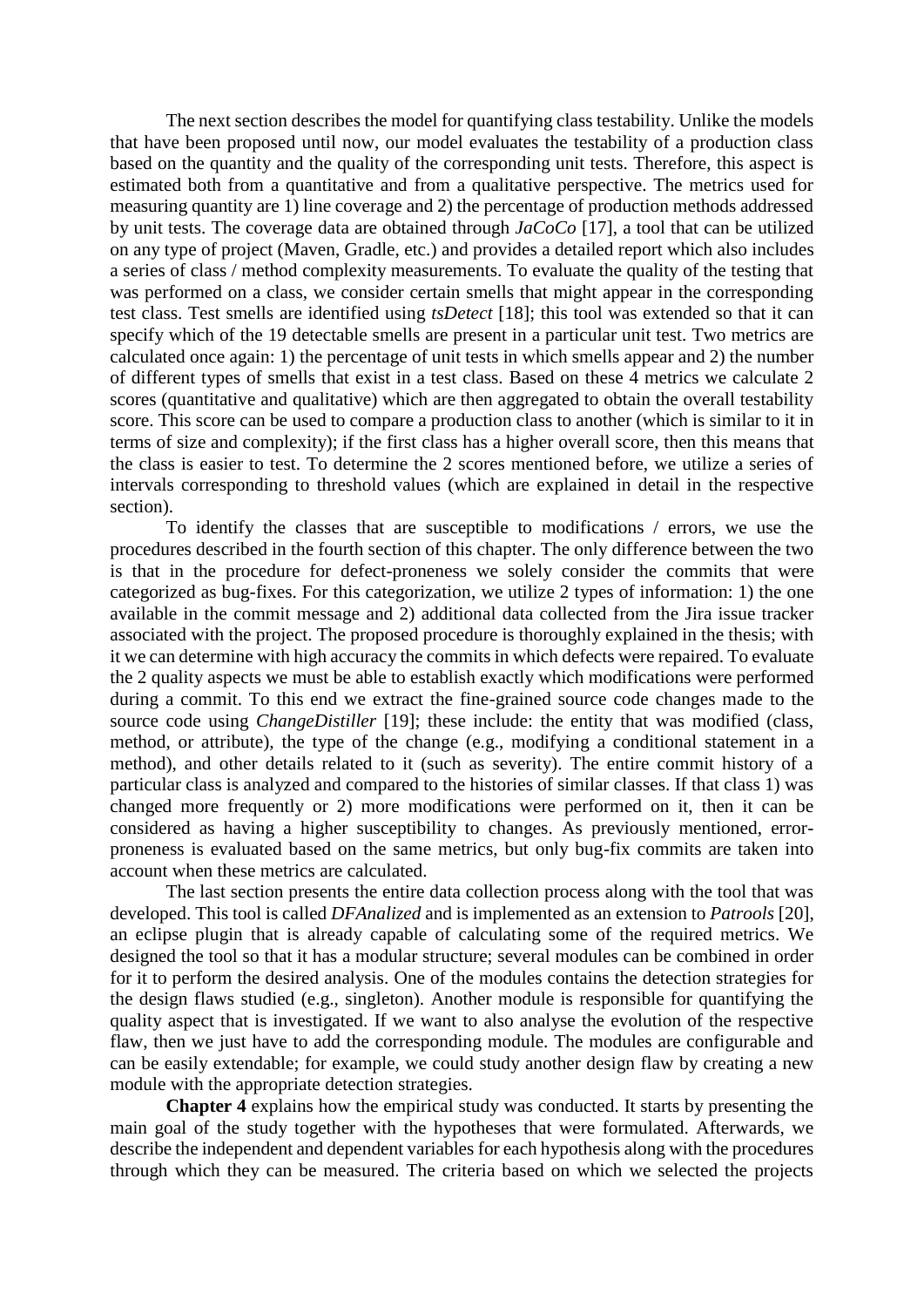included in the study are also discussed. The last section of this chapter presents the analyses that were conducted as part of the empirical study.

As was explained previously, the main goal of this thesis is to obtain a better understanding of 1) static constructs, 2) their evolution, and 3) the quality aspects on which they have a negative impact. To reach our goal, we formulated 3 research questions corresponding to each of these aspects. The main objective of the empirical study is to obtain answers to the research questions. This is why we analyzed the aspects in isolation. For each of the research questions we formulated 2 hypotheses for the the null and alternative variants. As an example, for the first research question the null variant would be "Static constructs rarely appear in complex software systems.", while the alternative one is "Static constructs are present in the production code and there are other classes that utilize them.".

Each of the hypotheses is discussed in detail and then we present the independent and dependent variables for them. For the pair of hypotheses corresponding to the first research question the independent variables are the specific characteristics of the studied system, while the dependent ones would be the different types of static constructs that appear / are utilized by the production classes. Besides the general characteristics, such as size and complexity, we also investigate several other characteristics (e.g., key functionalities or the fact that a project is structured as a library).

When choosing the systems for the empirical study we took into account a number of criteria, including the ones discussed in [21]. The projects needed to be:

- 1. relevant in terms of size and complexity;
- 2. available through Git and have a considerable number of versions;
- 3. extensively covered by unit tests;
- 4. associated with Jira issue trackers that contain the problems encountered during their development.

Based on these criteria, we selected 11 open-source systems to include in the study. We tried to choose projects that differ in terms of 1) size and complexity, 2) development practices, and 3) the effort that was put into testing them, while still meeting the criteria enumerated above. A preliminary analysis on these aspects is included in the respective section.

In the last section, we discuss the analyses performed on the systems presented before, namely:

- a preliminary analysis on the size and structure of the systems, their history, and the effort that was put into testing them;
- an analysis on the presence / usage of different types of static constructs;
- an analysis on the evolution of each of the respective types;
- 3 analyses on the impact of static constructs on the quality aspects.

In **Chapter 5** we present the results obtained for the analyses mentioned. This chapter only includes raw results; their interpretation is provided in the following chapter. In the first section, we study the static constructs identified in the latest version of each of the 11 projects. Besides the number of instances, we wanted to investigate the way in which they are utilized and observe if the client classes are localized in a limited number of packages or spread throughout the entire system. For each category of static constructs, we compared the clients (and their localization) to those of the remaining entities of the same type; for example, static methods that access the attributes of the classes in which they are declared / that solely operate on parameters are compared to the non-static methods of the system with regard to these 2 aspects. For each of the 11 projects, we provided a table that contains all the data mentioned above.

The second section of this chapter addresses the evolution of different types of static constructs. Just as for the previous analysis, we did not solely focus on the number of instances of a certain type that are present in a version of the system; we tried to determine the reasons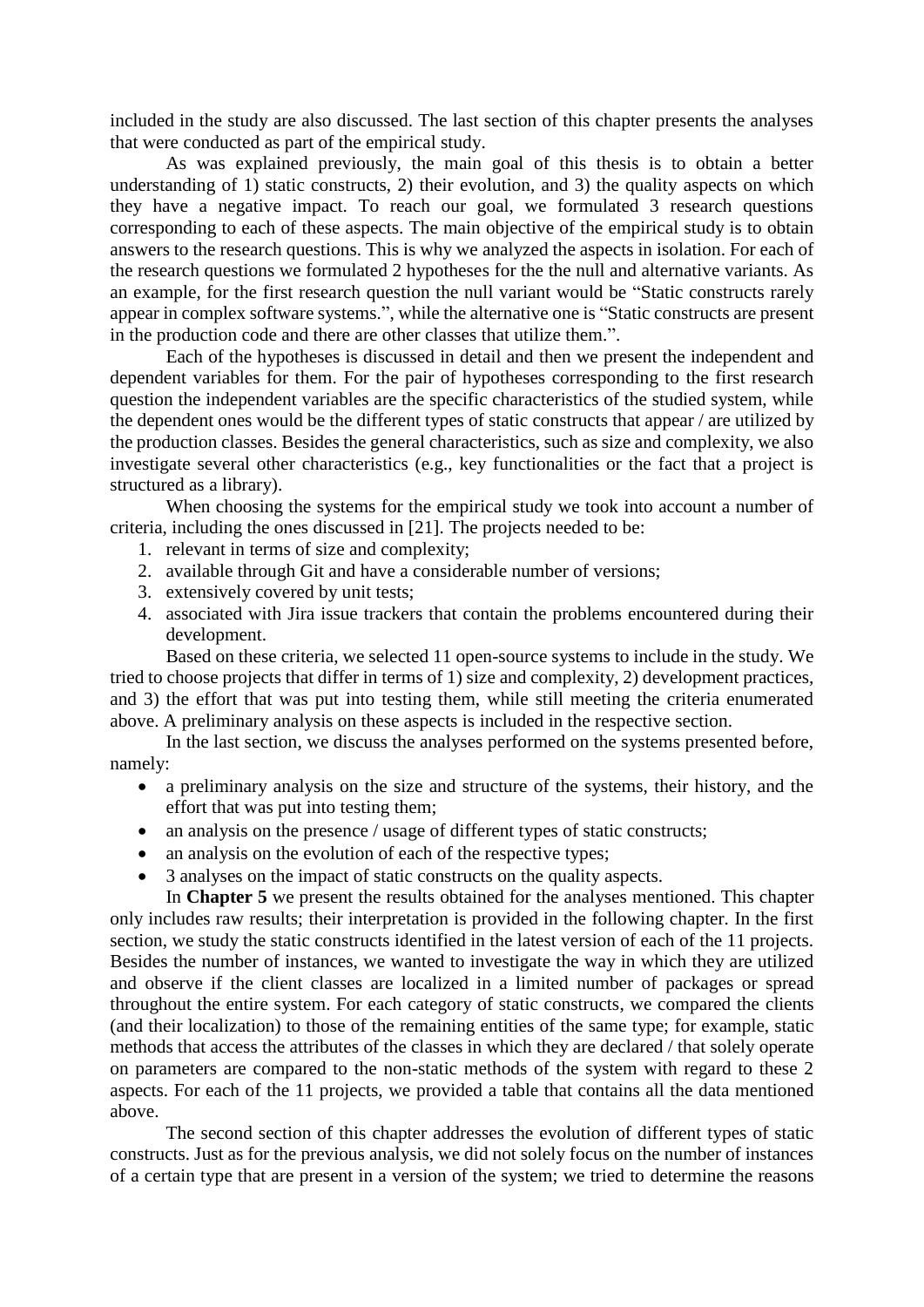why particular instances (or their clients) were added / removed. Additionally, for the classlevel constructs (singletons and utility classes) we also investigated how they were used throughout the lifespan of a project. For each type of static construct, we created a graph that depicts the total number of instances / the percentage of production classes that utilize instances of that type (y-axis) over time (x-axis). When unexpected situations occur, such as a significant decrease in the number of instances of interest or a class losing most of its clients, we tried to understand the reasoning behind such decisions.

The next section analyzes the impact of static constructs on class testability. We rely on the testability score to compare the classes that contain static constructs to other classes that are similar to them in terms of size and complexity. As was explained in Chapter 3, this comparison is made both from a quantitative and from a qualitative perspective. Quantity is evaluated based on 1) line coverage and 2) the percentage of methods from a class that are tested. For quality we determine 1) the percentage of unit tests in which smells exist and 2) the number of different types of smells that appear in a test class. Using these metrics we calculate 2 scores (a quantitative and a qualitative one) which are then aggregated into the overall testability score. For each system, we provided a table that contains these 3 scores for the classes with different types of static constructs / the similar classes.

The last section of this chapter presents the results corresponding to their impact on change- / error-proneness. In both evaluations we compare the average number of modifications that were performed on the classes that contain a certain type of static construct / the classes that were categorized as similar to them. We also calculated the average number of changes per commit to determine whether or not the classes with instances of interest were modified in more commits than other similar classes. Additionally, we wanted to observe what types of finegrained modifications occur most frequently (top 5 change types) and establish if the rankings are different for the classes with various categories of static constructs / similar classes. For each project we created 2 tables, one for change-proneness and another for defect-proneness. As specified in Chapter 3, for the second quality aspect we take into account only the commits that were categorized as bug-fixes.

**Chapter 6** discusses 1) the interpretation of the results with regard to the research questions that were formulated and 2) the factors that could be considered threats to the validity of the empirical study and the obtained results. We start by looking at the results as a whole, thereby being able to draw meaningful conclusions. For the first research question we observed that 1) static constructs are present in all 11 systems that were analyzed; 2) constants are by far the most common type of static construct, followed by static methods (of both types) and utility classes; static non-final attributes, singletons, and static initialization blocks appear less often, especially in the smaller projects; 3) the number of clients of static constructs and their localization are not much different when compared to other similar constructs (in most cases).

Regarding the second research question, the main observations would be: 1) that there are certain categories of static constructs (such as static non-final attributes and singletons) for which fewer and fewer instances appear in recent versions (compared to those from the beginning / halfway through the development process) and 2) that we identified many cases in which these instances lost most of their clients (or even all of them) before being removed themselves.

For the last research question we established that: 1) static non-final attributes, stateful singletons, and static methods that access state have the highest negative impact on testability; 2) all static construct categories with the exception of constants and static methods that solely operate on parameters affect change-proneness, although for stateless singletons and utility classes the results are contradictory for different types of systems; 3) for error-proneness, the impact of static constructs is not as significant as for change-proneness.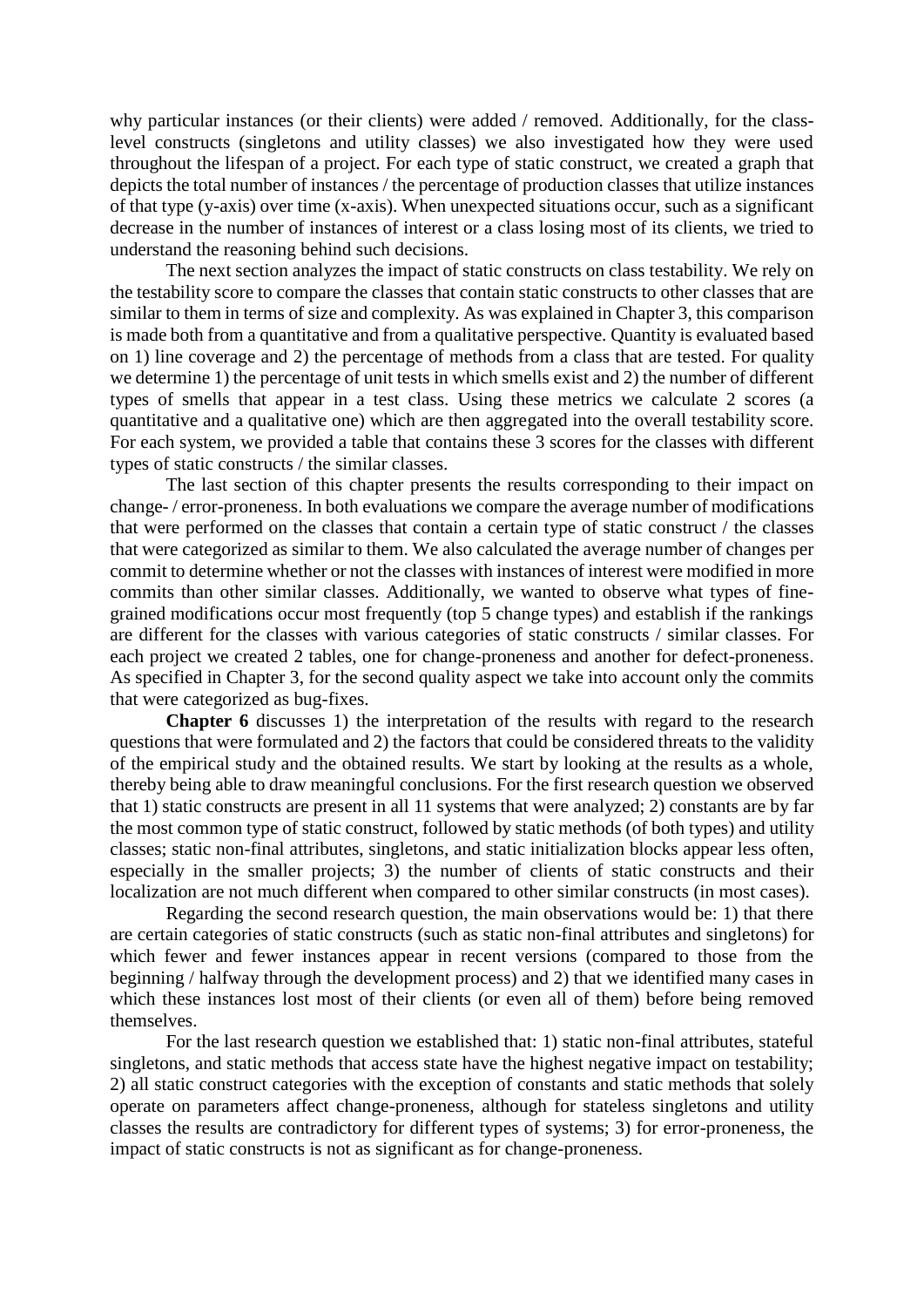In the second section of this chapter, we present the factors that threaten the validity of the empirical study and the results; we also discuss ways in which we tried to mitigate them. The factors are grouped into 3 categories (based on the categorization proposed in [21]): construction, internal, and external threats. Those from the first category might appear due to problems in the code that was developed to collect the data necessary for the analyses performed. To avoid such problems, the proposed approach was carefully tested using several small-scale systems created specifically for this purpose. As an example, for the detection strategies we added instances from each category in various combinations to ensure that they are identified correctly. Furthermore, we manually checked all the data obtained; to the best of our knowledge, it is correct and complete. The threats from the second category (the internal ones) appear when modifications in the dependent variables cannot be attributed to changes in the independent ones. The main threats from this category are confounding factors, more specifically other variables that could mask an actual association or falsely prove an apparent association between the independent and dependent variables. It is very difficult to identify all the factors that have an impact on these variables, but we tried to discuss as many as possible. As an example, for the first hypothesis there might be other characteristics of a system that affect the presence / usage of different types of static constructs.

We identified a series of external threats that are related to the results of the empirical study, more specifically that they are not generalizable to other settings. A first limitation of this study is that all 11 systems are open-source. We hope to obtain access to at least 2 commercial projects in the near future, thereby being able to eliminate this threat. Another limitation would be that all the systems are developed in Java by following an object-oriented approach. We are planning to reimplement the tool so that we can analyses projects developed in other object-oriented languages (e.g.,  $C#$  and  $C++$ ) or through different programming paradigms (such as functional programming). Another factor that should be taken into account is the high granularity of the analyses performed. The study could have been a lot more detailed if we would have analyzed everything at method level; this represent one of the directions on which we will be concentrating our efforts from now on.

**Chapter 7** contains the conclusions and future work directions. In the first section, we reiterate the contributions brought, namely:

- the methodology for studying the evolution and the impact on software quality of any design flaw;
- the model for quantifying class testability;
- the process for identifying commits in which bugs were fixed and determining the finegrained changes that occur between commits;
- the tool for investigating the aspects of interest;
- the empirical study through which we obtain answers to the research questions for different types of static constructs.

All in all, the main goal of the thesis was achieved; we managed to obtain a better understanding of static construct presence / usage, the way in which instances of different types have evolved, and the impact they have on the 3 software quality aspects studied (testability, change- and defect-proneness).

By analyzing all the aspects presented before, we were able to draw a series of relevant conclusions. The main ones would be:

- that static constructs 1) are present all throughout the production code and 2) are frequently utilized by other classes;
- that they are started to be used less once a project reaches maturity (compared to the earlier stages of its development);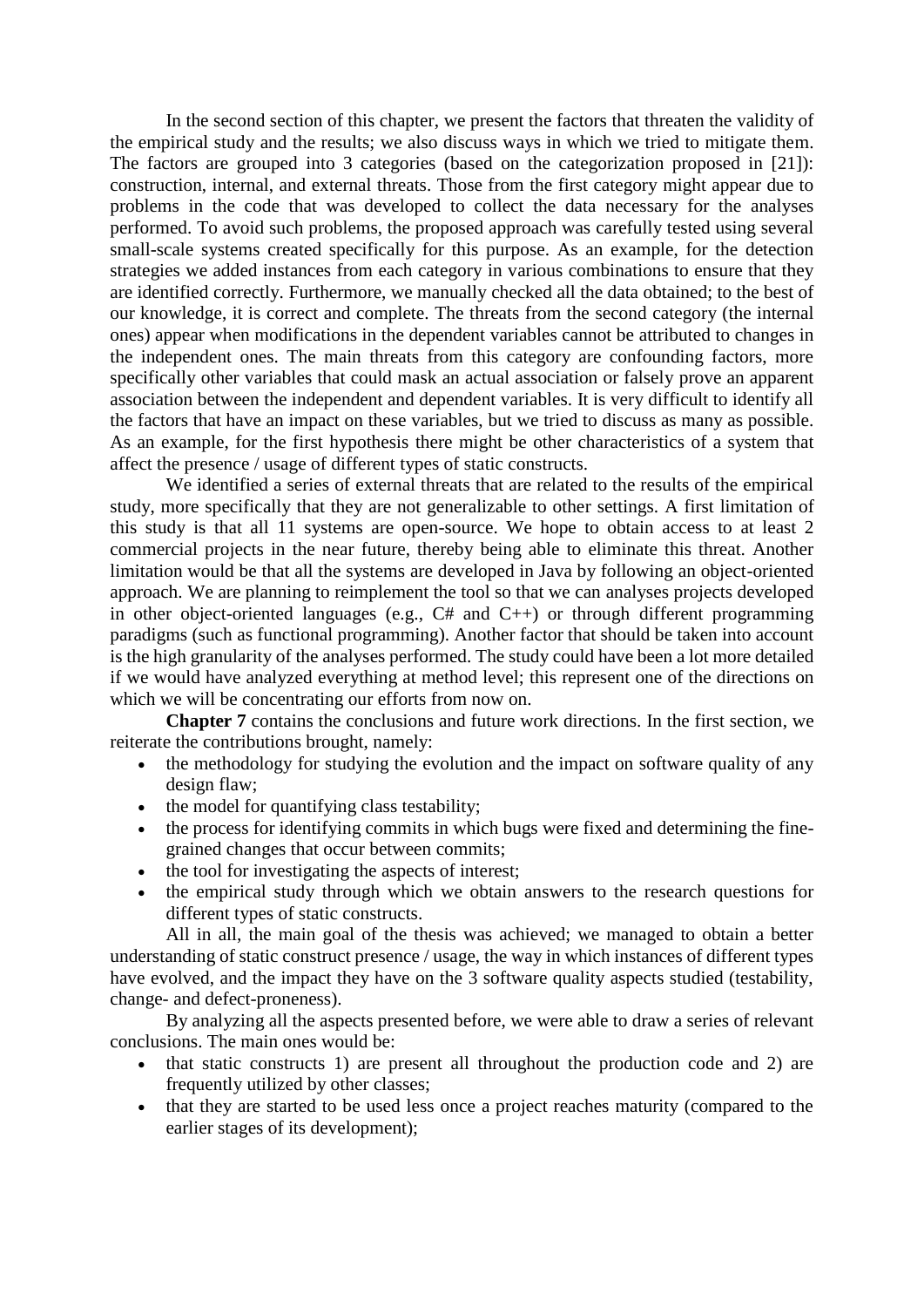- that certain types of static constructs, such as mutable global state instances (stateful singletons and static non-final attributes) or static methods that access / modify their class's state, have a negative impact on the 3 quality aspects investigated. In the next section, we reflect on what we have accomplished and explain what could have been done better. We end the chapter with some promising future work directions that we are currently considering:
- extending the empirical study by adding new systems (commercial ones and projects implemented in other programming languages / by following other paradigms / through different development methodologies);
- investigating other design flaws, such as object instantiations in constructors / methods or Law of Demeter violations;
- perfecting the models through which we quantify the 3 software quality aspects (e.g., adding more metrics to the testability score);
- studying all these aspects at a lower level of granularity;
- proposing repair techniques for the problematic parts of both production and test code.

## **References**

[1] Brooks Jr, Frederick P. The Mythical Man-Month: Essays on Software Engineering, Anniversary Edition, 2/E. Pearson Education India, 1995.

[2] IEEE Standards Coordinating Committee. "IEEE Standard Glossary of Software Engineering Terminology (IEEE Std 610.12-1990). Los Alamitos." CA: IEEE Computer Society 169 (1990).

[3] Marsavina, Cosmin. "Studying the Evolution of Static Methods and their Effect on Class Testability." *2020 IEEE 20th International Symposium on Computational Intelligence and Informatics (CINTI)*. IEEE, 2020.

[4] Marsavina, Cosmin. "Understanding the Impact of Mutable Global State on the Defect Proneness of Object-Oriented Systems." *2020 IEEE 14th International Symposium on Applied Computational Intelligence and Informatics (SACI)*. IEEE, 2020.

[5] Marinescu, Radu. "Detection strategies: Metrics-based rules for detecting design flaws." Software Maintenance, 2004. Proceedings. 20th IEEE International Conference on. IEEE, 2004.

[6] Kessentini, Marouane, et al. "Design defects detection and correction by example." Program Comprehension (ICPC), 2011 IEEE 19th International Conference on. IEEE, 2011.

[7] Van Rompaey, Bart, et al. "On the detection of test smells: A metrics-based approach for general fixture and eager test." *IEEE Transactions on Software Engineering* 33.12 (2007): 800- 817.

[8] Tahir, Amjed. *A Study on Software Testability and the Quality of Testing In Object-Oriented Systems*. Diss. University of Otago, 2016.

[9] S. Vaucher, F. Khomh, N. Moha, and Y. G. Guéhéneuc, "Tracking design smells: Lessons from a study of god classes." *2009 16th Working Conference on Reverse Engineering*. IEEE, 2009.

[10] Marsavina, Cosmin, Daniele Romano, and Andy Zaidman. "Studying fine-grained coevolution patterns of production and test code." *2014 IEEE 14th International Working Conference on Source Code Analysis and Manipulation*. IEEE, 2014.

[11] Mouchawrab, Samar, Lionel C. Briand, and Yvan Labiche. "A measurement framework for object-oriented software testability." Information and software technology 47.15 (2005):